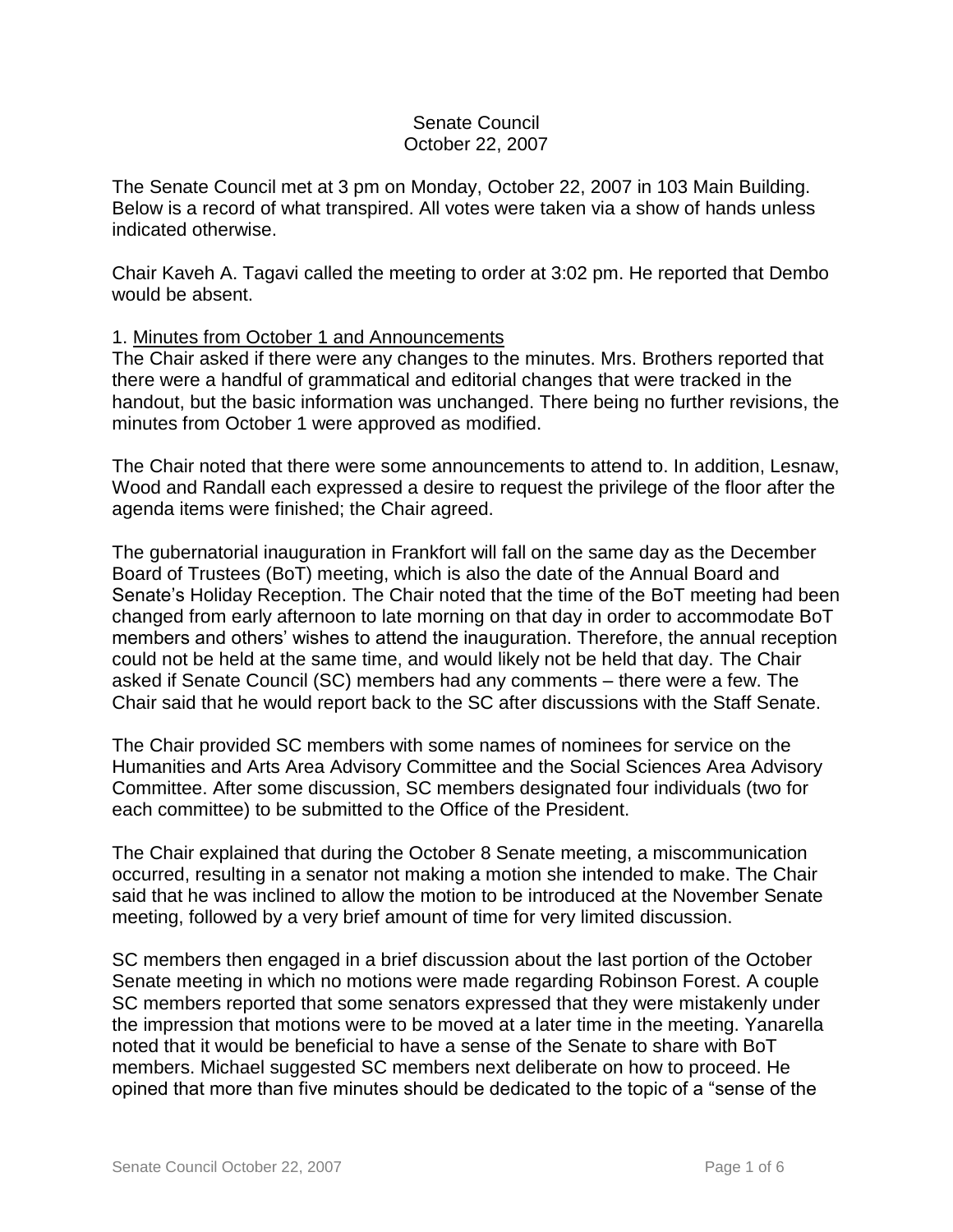Senate" motion on Robinson Forest, but wondered if the planned timeline of a November discussion on the general education proposal required adherence to a strict timetable, so that no lengthy discussion on Robinson Forest could be had in November. He suggested that more time be allowed for discussion and that motions be submitted in advance to the SC. The SC could then review them ahead of time, prior to putting a motion on the Senate agenda. It would improve the focus of the discussion and aid in determining a good sense of the Senate.

The Chair noted that while he had the responsibility of setting SC agendas, the Senate agenda was most definitely in the SC's purview. In response to Thelin's concern that the Senate had no authority to approve or disapprove non-academic policy, such as the proposed experimental logging in Robinson Forest, the Chair replied he would work with senators to ensure motions were worded correctly, i.e. a motion could recommend on, support, or not support the issue, but not approve or disapprove the proposed logging.

Finkel **moved** that the SC solicit nominations over the course of the next two weeks from faculty senators via email and then at the November 5 SC meeting, SC members would determine which motion(s) and associated wording would be presented in advance to senators and how much discussion would be allowed for them during the November 12 Senate meeting. Wood **seconded**. A **vote** was taken on the motion and it **passed** unanimously.

## 2. [Proposal to Allow WKCTC Grades Factor into UK GPA \(Engineering\)](http://www.uky.edu/USC/New/files/20071022/Req%20to%20Modify%20New%20KCTCS%20Transfer%20Policy_Complete.pdf)

The Chair reported that the contact for the proposal was unable to attend and wished to attend on November 5 to explain the proposal.

Wood **moved** to withdraw the agenda item. Lesnaw **seconded**. A **vote** was taken and the motion **passed** unanimously.

3. [Charge for Senate Council's Ad Hoc Committee on Senate Committee Structure](http://www.uky.edu/USC/New/files/20071022/CSCS_Complete.pdf) The Chair asked SC members to turn to the proposed charge for the SC's ad hoc Committee on Senate Committee Structure (CSCS) and offer comments and suggestions. He noted that he had approached both Wood and Finkel about possibly chairing the committee, but that they were not able to take on the added responsibility.

There was a brief discussion during which the proposed deadline for a report from the CSCS changed to March 2008. Lesnaw **moved** to approve the charge as outlined in the handout. Michael **seconded**. Michael suggested the CSCS chair also be identified. Wood nominated Tagavi to serve as chair of the CSCS. Lesnaw and Michael **accepted it as a friendly amendment**.

Yanarella suggested changes<sup>1</sup> to the language in the second bullet: "...and suggest a new structure that will maximize the effectiveness of the fits the University and University Senate's need in a more efficient effective manner that is informed by the

 $\overline{a}$  $1$  Strikethrough indicates deleted text and underlining denotes new text.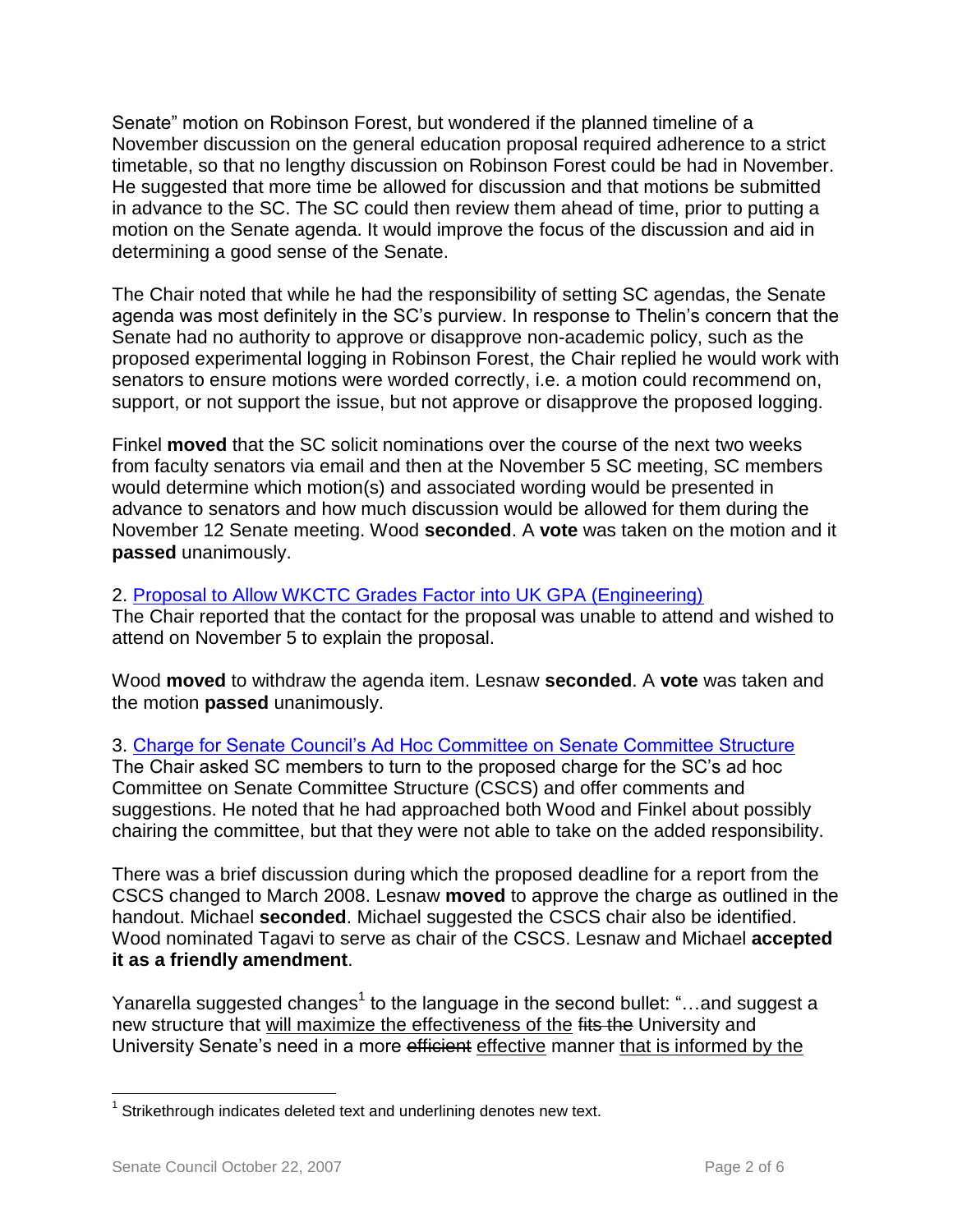changing context of the university. The changes were accepted as friendly amendments by Lesnaw and Michael.

There being no further discussion, a **vote** was taken on the motion to approve the charge for the Senate Council's ad hoc Committee on Senate Committee Structure, including the changed date and language changes. The motion **passed** unanimously.

## 4. Discussion on Summer School Pay

Thelin said that he had attended a presentation by an associate dean in the College of Education about summer school courses and pay structure. Thelin said it was helpful to have the guidelines come out around September/October. He said he was struck by the manner in which monies received for summer school tuition were divided – 40% went to the unit where the course was being offered and 60% went to the Office of the Provost. With respect to the large amount of money going to administrative, non-educational units, he asked SC members for their opinions.

The Chair interjected to say he had written to the Provost about the issue of summer school pay late in the preceding week, but had not yet heard back from him. In response to a question from the Chair, Provost's Liaison Greissman opined that the summer school pay memo had already been sent to college deans, but did not know if the 60/40 split language was in it.

Michael asked how regular semester tuition was divided up – the Chair opined that it was his understanding that it went to the general fund with no split. On a similar note, Yanarella recalled that with respect to the winter intersession, under then-Provost Michael Nietzel, the winter intersession was not intended to be a money-making enterprise – breaking even was acceptable.

The Chair noted that he had seen a memo from a college dean (although he could not recall the college) in which there was a variety of details, including language that prohibited different faculty members from being compensated at different rates for teaching summer school courses.

Greissman explained that the 40/60 split came out of an experiment in the College of Arts and Sciences a few years ago – after a successful test run and approval by the council of deans, it was implemented across campus with a few caveats.

Thelin said that minimum enrollment required during summer school was announced at 14 students on one day, but went up to 15 students the next day. He expressed concern that such a large portion of the summer school tuition was going to a non-educational entity. He believed that staff employees, who are essentially on a 12-month contract, would already be performing duties related to summer school as a part of the alreadyassigned duties. If that was the case, he wondered why such a large chunk of the tuition income went toward an administrative unit. Michael wondered why the income from summer school tuition did not go directly into the general fund like other tuition income.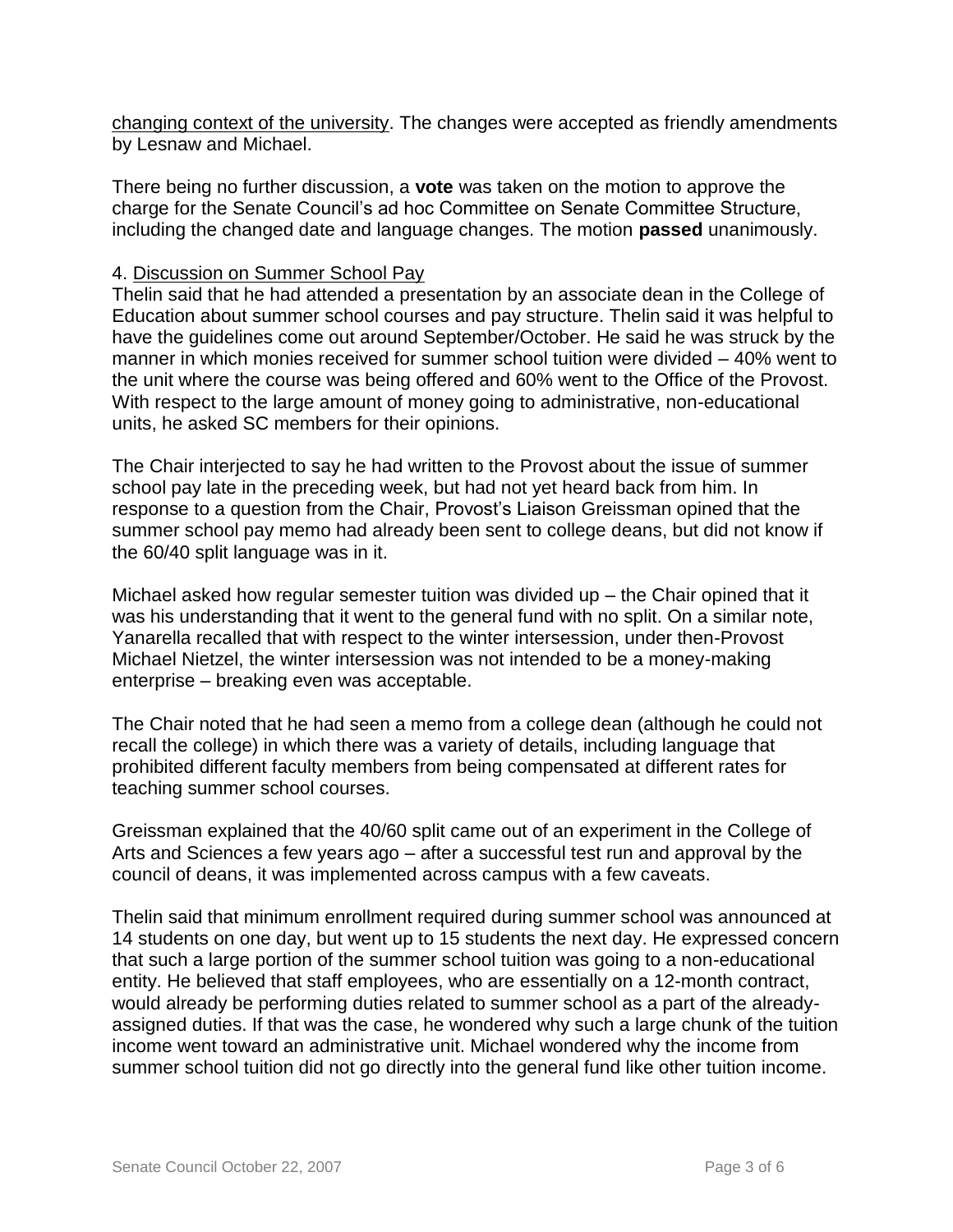Wood said that years ago, the College of Arts and Sciences was concerned about a lack of any incentive to offer summer school courses – internal resources, personnel, etc. were being used with no extra income to cover the extra resources. In addition to the severe caps on what faculty could earn teaching a summer school course, there were fewer and fewer summer school offerings. An experiment was undertaken in which some profit was returned to the department and college with the understanding that any over-budget issues would be the responsibility of the department and college. This was the beginning of the current summer school pay model.

Piascik said her recollection of the SC's summer school pay conversation in spring 2007 also involved graduate courses not being taught due to low enrollment, which created a hardship for some graduate students who could only take the course in the summer. Thelin suggested that could indeed still happen.

In response to a comment by Greissman, Thelin stated that the undergraduate enrollment level was at 20 – the "15" number related to the number of graduate students enrolled. Wood wondered why the SC did not have the opportunity to offer input into the summer school discussion prior to the memo to deans being sent by Provost Subbaswamy.

The Chair said that he would work with Greissman to provide additional materials, particularly the memo from the Provost to the deans, after which the topic would return to a future SC agenda.

The Chair then allowed Wood the opportunity to share a concern with SC colleagues regarding the new general education proposal.

Wood stated that she had received a variety of emails from colleagues who were concerned about the general education (gen ed) proposal. She said that while those emails were troublesome, the issue that concerned her the most was her perception that the SC was not informed that when the gen ed proposal was send to college councils and deans, those entities were expressly directed to not share the gen ed proposal with other faculty in the college. She said she was concerned that there was a perception that gen ed reform was moving too quickly without sufficient input from faculty, the very faculty who would be charged with actually delivering the program. Wood said that she had received comments from some faculty who were concerned that the Senate was reviewing the proposal in November, very soon after the release of the proposal to faculty, during which time it was very unlikely that faculty would have enough time to put together thorough, specific statements to address concerns about the gen ed proposal. Wood stated that placing an item on the Senate agenda was the responsibility of the SC, regardless of previously determined timelines, if faculty felt the proposal was not ready to be reviewed.

The Chair inserted that the proposed timeline involved a discussion among senators at the November Senate meeting, followed by another discussion and a vote in December. Wood replied that the schedule would not allow for substantive changes in the gen ed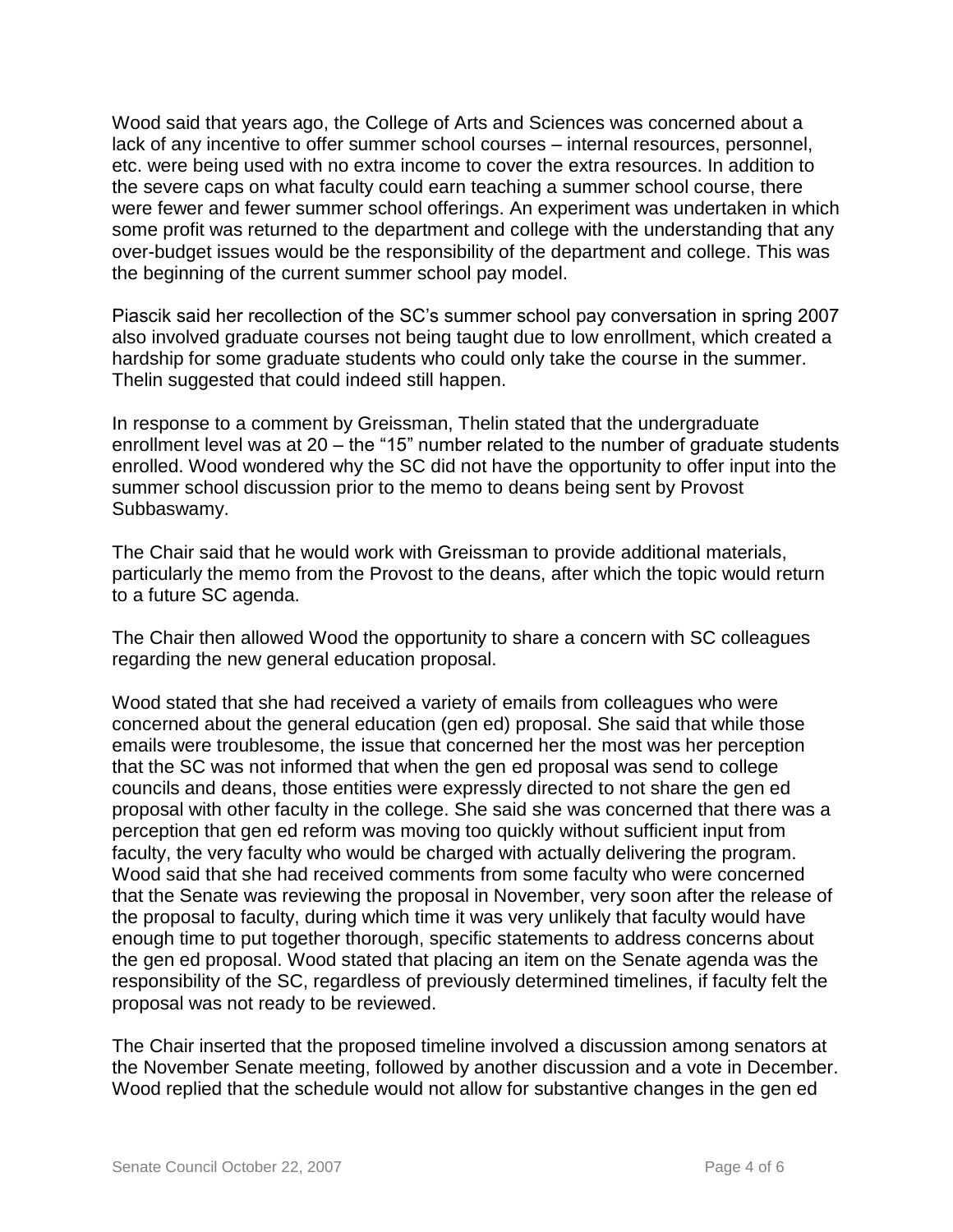proposal, but rather assumed that what was presented to senators in November would be what was voted on in December, with no opportunity for revisions, etc. She reiterated her concern that the SC was not told that college faculty councils were not allowed to share the gen ed proposal with faculty of the college.

Yanarella partially agreed, saying he had expressed his concern via an email to the Provost, Associate Provost for Faculty Affairs Heidi Anderson and the members of the USP Reform Steering Committee (USPRSC). His sense, however, was that the USPRSC was open to modest and to significant revisions. He thought an emphasis was placed on the revisions to the first year, with revisions for the second through fourth years being worked on over the summer. Yanarella said he was under the impression that the USPRSC was prepared to provide faculty with additional time for review. Furthermore, the working timeline was subject to the wishes of the SC and the Senate – the timeline was very much in the faculty domain.

After additional discussion along these lines, Randall asked Wood to explain what next steps she would prefer. Wood replied that a preliminary discussion was very suitable, but that the faculty with whom she had corresponded did not see the gen ed proposal in its current form as an actionable, finished document – it was lacking details and faculty were not substantially involved in its creation. It was unfair to faculty to assume a November Senate discussion followed by a December Senate vote.

Greissman opined that in retrospect, perhaps the proposed timeline had allowed misperceptions to develop. He said it seemed irrefutable and obvious that the Senate would do as it wished, independent of the USPRSC. Greissman added that the USPRSC had not been charged with developing a curriculum – its charge was to develop a framework, which necessarily would not have a lot of detail. He said that the USPRSC had worked within the boundaries of 10 years of national discussions and three years of university discussions. The USPRSC used feedback gleaned from the USP Internal Review Committee, which was made up primarily of faculty; used feedback gleaned from the USP External Review Committee, which was made up primarily of faculty; and used feedback from the General Education Reform and Assessment Committee, with was largely made up of faculty and organized forums for all undergraduate colleges so faculty could offer input. The gen ed proposal was not a final document – it did not go past the curricular framework charge. The gen ed proposal even included a reference on page 17 regarding the next steps to take.

Finkel **moved** that the Senate Council include a gen ed proposal discussion on the agenda for the November Senate meeting, but make no determination on a December Senate agenda until after reviewing the November Senate discussion. Michael **seconded**. The Chair summarized the motion by stating that the SC would not be on automatic pilot with regard to the proposed timeline.

After additional discussion, Wood **offered a friendly amendment** that senators needed to know this information as soon as possible. Finkel and Michael **accepted** the friendly amendment.